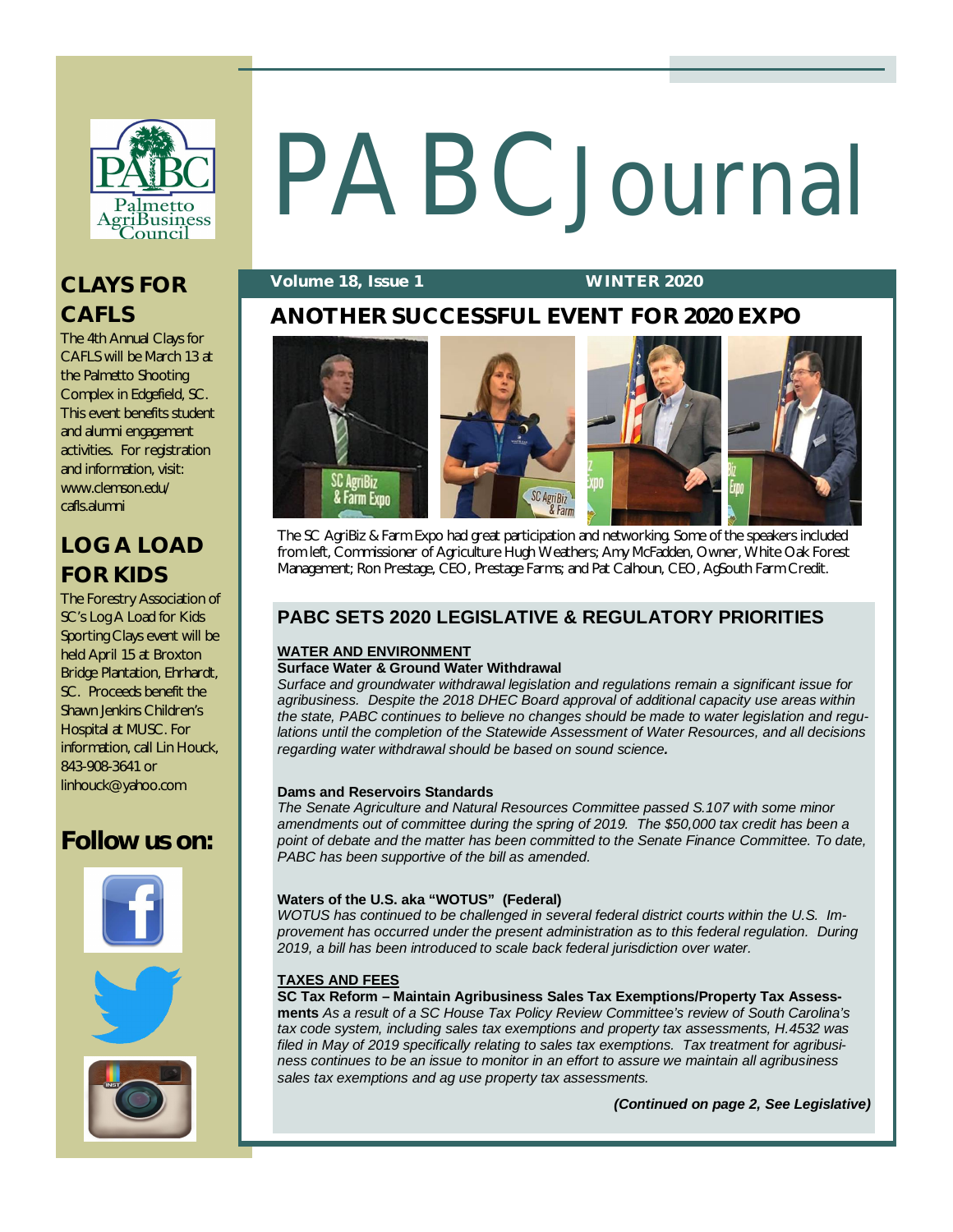## *LEGISLATIVE PRIORITIES (continued from page 1)*

### **Agribusiness Trade (State/Federal)**

*Several tariffs announced on Chinese products continue to negatively impact agribusiness operations. The China log ban on softwood logs exported from South Carolina continues to have a negative impact on the state's forestry industry. The USMCA proposal to replace NAFTA will impact agribusiness. Each of these trade issues should be monitored closely as to the effects upon SC agribusiness.*

### **Business License Fees**

*Support a better integrated system of determining business license fees and a cap on the amount local governments can charge.*

### **LEGAL**

### **Nuisance Lawsuit "Safe Harbor" Consideration**

A*s nuisance lawsuits relating to agribusiness operations in other states continue to negatively impact the agribusiness industry as a whole, a "safe harbor" solution should likely be considered within SC either by strengthening the SC Right to Farm statutory provisions or through other available legislative consideration for SC agriculture and forestry.*

### **Immigration (Federal )**

*For agribusiness to remain profitable and viable for the long-term, we must have federal immigration reform that allows access to a stable and legal workforce.*

### **Agribusiness Labor (State/Federal)**

*PABC opposes unionization of agribusiness labor and along with other organizations, will continue to study legislation enacted in North Carolina in 2017.*

### **Regulatory Freedom Act (State)**

*PABC opposes the addition of new regulations and modification of existing regulations that would burden agribusinesses and potentially lead to the viability of these operations becoming questionable.* 

### **TRANSPORTATION**

### **CDL Liability Insurance and Driver Shortage**

*PABC and members of the Associated Industries of SC are working with the Governor and two cabinet agencies on CDL issues. The Department of Insurance issued a report identifying what is increasing costs for liability insurance for truck drivers, especially log truck drivers. Insurance premiums have tripled for many logging truck owners. The Associated Industries of SC*  is examining funding opportunities with the Department of Employment and Workforce to promote careers as CDL drivers, *heavy equipment operators and in the construction trade. It will be PABC's intention to monitor and support efforts relating to reducing insurance cost associated with commercial trucking in SC. PABC also supports efforts to attract commercial truck drivers within South Carolina to offset the current shortage that exists.*

### **Highway Infrastructure (State/Federal)**

*PABC is in support of efforts to secure federal funding for South Carolina's infrastructure and also will be monitoring the progress of the infrastructure funding bill approved in 2017.*

### **Vehicle Weight Limits**

*Support an effort to increase agriculture and forestry commercial trucking weight limits to compare favorably with the surrounding southeastern states.*

### **AGRIBUSINESS AND RURAL DEVELOPMENT**

### **Skilled Workforce Development Initiative**

*PABC is in support of this initiative led by the SC Trucking Association and others to promote careers in skilled trades for state funding to be allocated to the State's Technical College System to be used to build and deploy a mobile skilled professional jobs promotion workshop. Funding of \$642,000 was approved within the state budget in 2019, but was below the level requested. PABC supports efforts within agribusiness to assist in supplementing state funding toward this initiative.*

### **Rural Utilities and Telecommunications Infrastructure**

A*ccess to broadband continues to be an issue in rural areas of South Carolina.* 

### **FUNDING**

**Agency Funding** *Support funding for the budget requests of the SC Department of Agriculture, SC Forestry Commission and Clemson PSA.*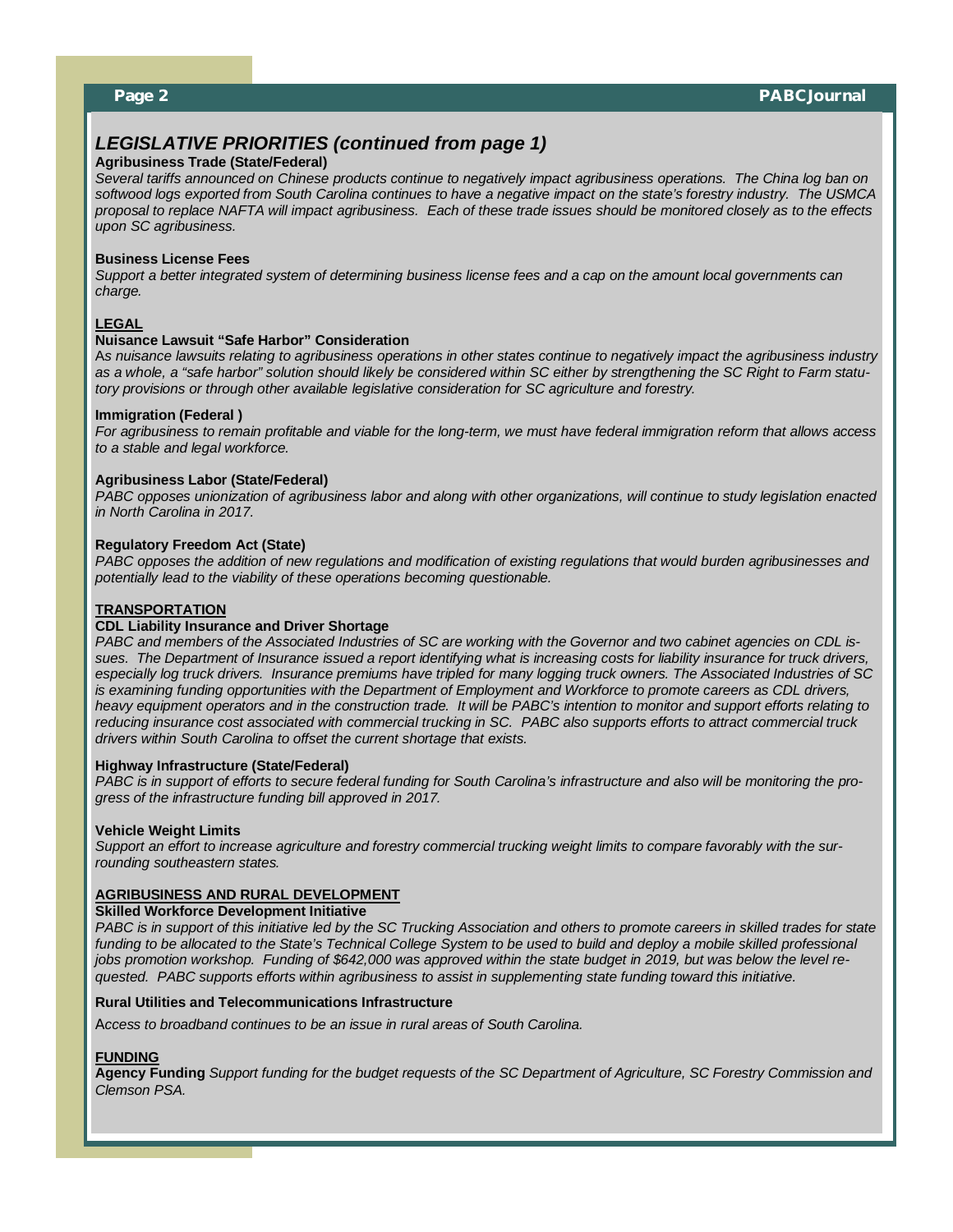### **Volume 18, Issue 1 Page 3**

# *MEMBERS IN THE NEWS\_\_\_\_\_\_\_\_\_\_\_\_\_\_\_\_\_\_\_\_\_\_\_\_\_\_\_\_\_\_\_\_*

### **KATHY COLEMAN RECEIVES PARRIS AGRICULTURAL LEADERSHIP AWARD**

Dr. Kathy Coleman, Director of Clemson University's Sandhill Research and Education Center, has been named recipient of the John W. Parris Agricultural Leadership Award by the SC Association of Agricultural Educators. The award was presented by Dr. Tom Dobbins, State Director of the Clemson University Extension Service, during the annual state conference of agricultural educators.

Dr. Coleman, a native of Hopkins, earned a B.S. and an M.S. at Clemson University and a Ph.D. in Agricultural Economics at Texas A&M University. She is a recipient of the Honorary American Farmer Degree by the 700,000-member National FFA organization.

An employee of Clemson University for 33 years, with more than 29 of those years de-



Dr. Kathy Coleman receives the John W. Parris Agricultural Leadership Award from Dr. Tom Dobbins.

voted to governmental affairs, Dr. Coleman was named Director of the Sandhill Research and Education Center in 2015. She continues to assist the Clemson Public Service and Agriculture advocacy team with legislative strategies.

# South Carolina Forestry Commission Launches Wildfire App

The South Carolina Forestry Commission has released a smartphone app that allows citizens, media and fire departments to view current wildfires and burn notifications, check the latest fire weather, receive push notifications about important news such as burning bans and red flag fire alerts, and much more.

The easy-to-use interface lets users:

 View all the current wildfires in the state. Pinch-zoom, then click, on any fire or notification to see its location, size and containment status;

- See all the current prescribed burns for forestry, wildlife and agriculture around the state;
- Check the day's fire weather in any region of the state;
- Watch the agency's videos on how to conduct legal debris burns, including making notification to the Forestry Commission and taking the proper precautions;
- Report a wildfire, arson, litter or other forest law violation.

"If we have an emergency situation with a wildfire or are issuing a burning ban, this app gives us the ability to immediately send out a notification to the public instead of having to rely on a news release and our social media pages to get that information to those who need it," said SCFC Fire Chief Darryl Jones.

To receive push notifications, users must opt in when first starting the app. Push notifications will alert you about current burning bans, Red Flag fire alerts and other wildfire-related warnings. Notifications will never consist of ads or promotional messages.

The app is also a convenient way for fire departments to view information about the Federal Excess Property and Volunteer Fire Assistance (VFA) grant programs, both administered by the agency.

To download the app, search "South Carolina Forestry Commission" on either the Apple or Google Play stores. You may also text "SCFCAPP" to 95577 to have the links to download the app sent directly to your phone.

Learn how to install and use the app by watching this short video on the agency's website: <http://www.state.sc.us/forest/> scfcwildfireapp.htm